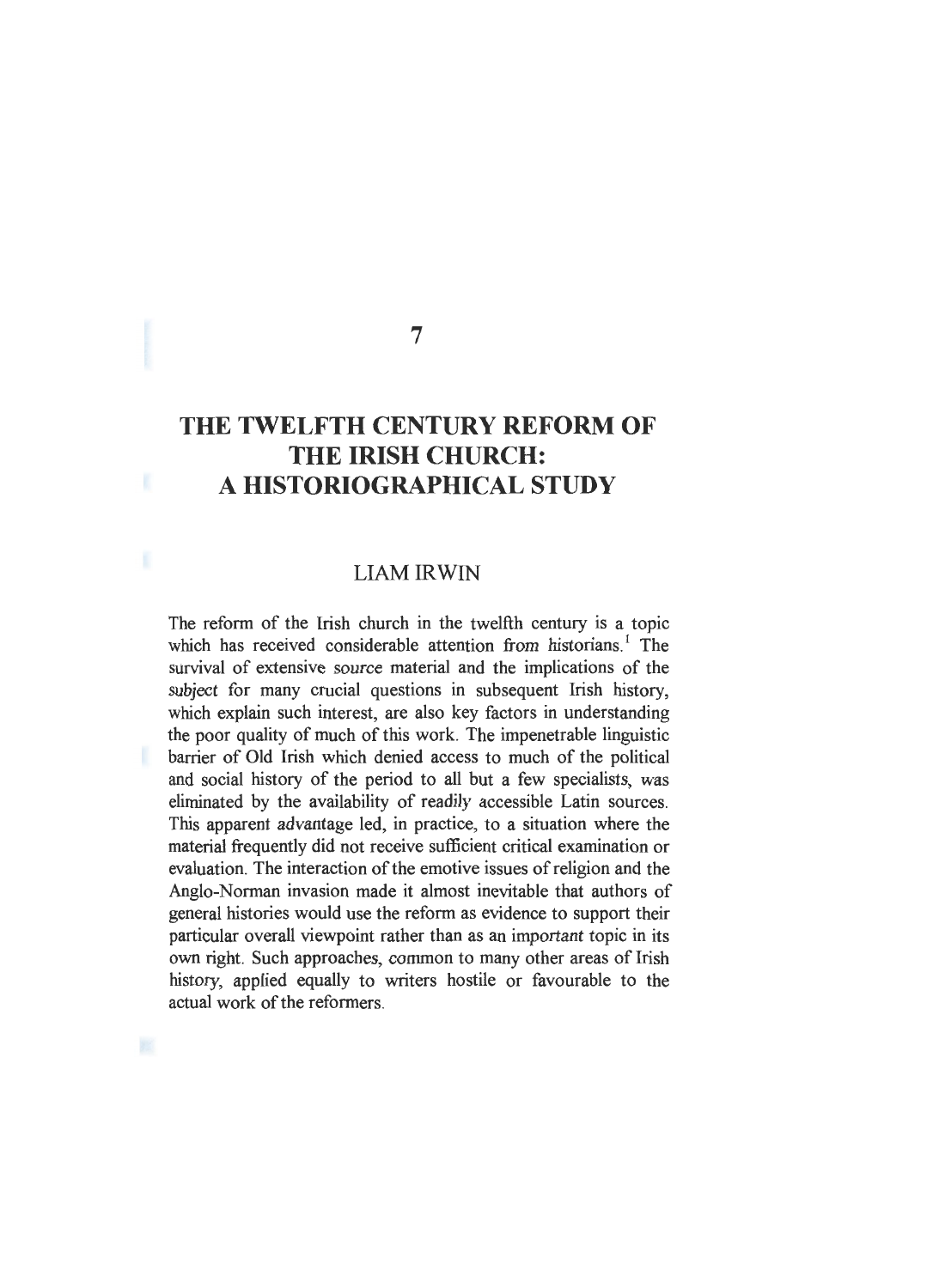In one major aspect, however, the historiography of the reform is unprecedented. The surviving sources indicate clearly that grave and widespread abuses existed in the Irish church and that a lengthy and difficult reform had to be undertaken. Yet historians, almost without exception, have sought to discredit this evidence and deny that serious irregularities existed. Even more remarkably, this has resulted not from any attempt to present a united front but to support differing and frequently diametrically opposed points of view. This factor, added to the significance of the reform for general interpretations of Irish history, makes a study of its historiography particularly fascinating and rewarding.

Much of the historical argument has centred on the authenticity and reliability of the primary evidence. The main sources are the letters of Lanfranc and Anselm, Archbishops of Canterbury, to various people in Ireland between 1074 and 1109, a treatise on church government by Bishop Gilbert of Limerick, $2$  three letters from Pope Alexander III written in  $1172$ ,<sup>3</sup> the life of St. Malachy by St. Bernard of Clairvaux, <sup>4</sup> and the decrees of the reforming synods.<sup>5</sup> These various documents indicate that it was in the area of marriage practice that the chief abuses existed. Unions within the forbidden degrees of kinship are condemned by Lanfranc and Anselm in letters to Tairdelbach Ua Briain, to Muirchertach Ua Briain, and to Gothric, King of Dublin.<sup>6</sup> Pope Alexander, in lis letter to Henry II in 1172, and the decrees of the Synods of Cashel in 1101 and 1172 provide details of these abuses and indicate that incest was included.<sup>7</sup> These sources also show the prevalence of divorce, while St. Bernard charges that the sacrament of marriage had been abandoned by large sections of the population and one of the decrees of Cashel in  $1172$  appears to confirm this<sup>8</sup> Marriage among the clergy was legislated against in 1101 at the first Cashel synod.<sup>9</sup>

The other major abuse that existed related to the role of bishops. There were too many of them, they were not consecrated properly and they did not fulfil their proper function. Bishop Gilbert's *De Statu Ecclesiae*, essentially a simple blueprint for a diocesan and parochial organisation, indicates a fundamental lack of understanding about the normal forms of church government. The Irish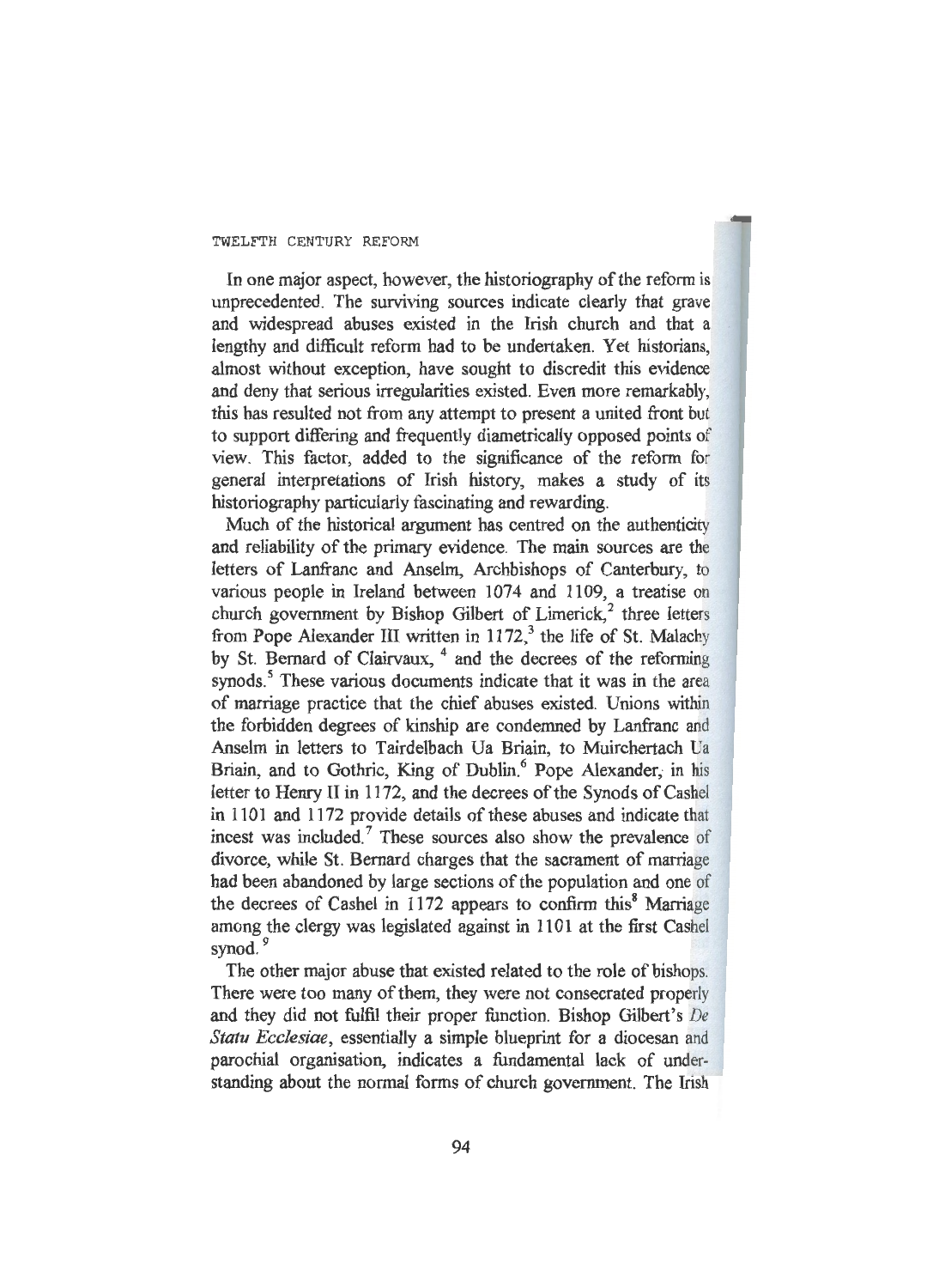bishops had largely spiritual functions in a church system organised and administered on a monastic basis which explains how the problem of multiplicity and irregular consecrations had arisen.<sup>10</sup> In addition to the testimony of Lanfranc, Anselm and St. Bernard, the legislation of the Raithbreasail and Kells/Mellifont synods provides full evidence of the reform in this area.<sup>11</sup>

There is a lack of such clear-cut agreement among the sources for the other abuses. Lanfranc detailed irregularities in baptism and second decree of the 1172 Synod of Cashel laid down the correct procedure.<sup>12</sup> St. Bernard asserted that confirmation and confession had been abandoned, but no supporting evidence exists for this claim.<sup>13</sup> His statement that tithes were not paid is confirmed by the second Synod of Cashel and Pope Alexander's letters.<sup>14</sup> Lanfranc accused the Irish bishops of practising simony and the first decree of Cashel in 1101 apparently refers to such an abuse, but due to textual difficulties this is arguable. 15

Both Lanfranc and Anselm have a central role in any discussion about the reliability of the sources for the twelfth century church. Through their consecration of the bishops of the Ostmen towns both men were in close contact with Ireland and apart from their advice on theological matters help with secular problems was also requested. 16 Lanfranc's statement that the Irish law of marriage was rather *'maritali seu fornicaria lege* ' 17 is significant as it shows an awareness of the Brehon Law basis for the Irish practice. Their credibility has occasionally been attacked on the grounds that their ambition to control the Irish church gave them a vested interest in emphasising and exaggerating its defects. The Ostmen bishops who were consecrated at Canterbury swore oaths of obedience to the Archbishop.<sup>18</sup> In the oath of Bishop Patrick in  $1074$  Dublin is described as *Metropolis Hiberniae*: if this false status accorded to Dublin is taken in conjunction with Lanfranc's claim to be *Britanniarum primas* and the insistence on the oath of obedience even as late as 1138, then a case appears to exist for the view that Canterbury hoped to incorporate the Irish church under its dominion.<sup>19</sup> However, the true motive appears to have been merely pastoral concern, and when the welfare of the church could be shown to be served without such control it was readily abandoned. Anselm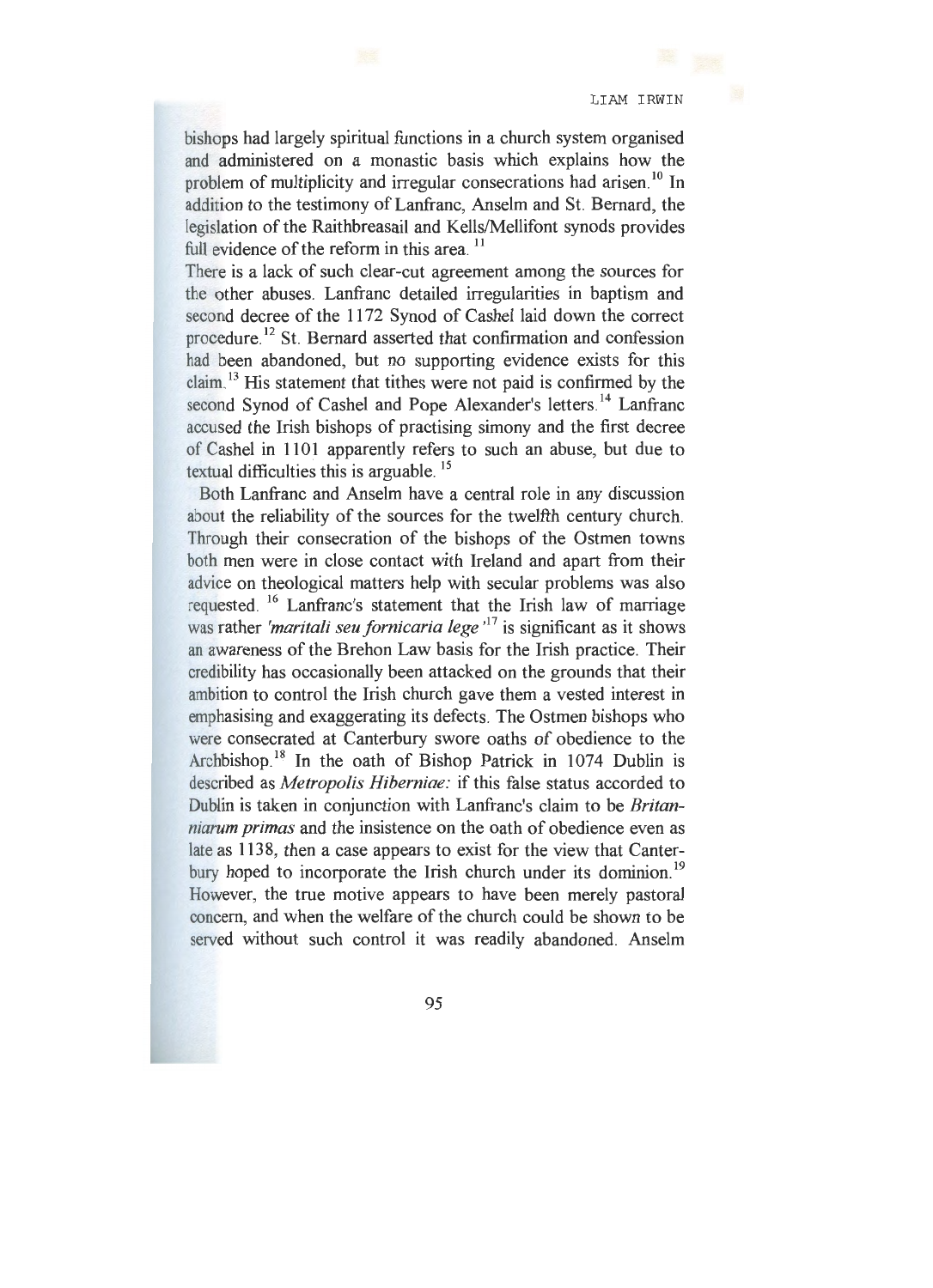simply offered his congratulations and hopes for a successful reform to Gilbert who had been consecrated bishop of Limerick without the knowledge or consent of Canterbury.<sup>20</sup> The fact that a precedent had been created for independent action in this area appears to be of no concern to Anselm. The reliability of the Archbishops as sources cannot be seriously undermined in this manner.

The letters of Pope Alexander III must also be regarded as dependable. Papal information on the state of the Irish church came largely from the reforming Irish bishops.<sup>21</sup> Policy in Rome would also have been influenced by the visit of St. Malachy in 1140 and the journey to Ireland of the special Papal Legate, Cardinal Paparo, in 1152. Paparo met the leading reformers at the Synod of Kells/Mellifont where he presented the pallia for four Archbishoprics. The inclusion of Tuam and Dublin, though pallia had only been requested for Armagh and Cashel, indicates that Rome was aware both of the political and religious tensions in the country. The increased political importance of Connacht under Turlough O'Connor demanded that an Archbishopric be sited there, while the continued assumption of unauthorised power by the Bishop of Dublin could only be solved by acceding to his demands.<sup>22</sup> Such sensitivity, coupled with the personal experience of Paparo, suggests that Papal information on Ireland was both adequate and up to date. St. Bernard's information for his *Life of St. Malachy* derived from his friendship with his subject, and from Congan, abbot of an Irish monastery, who supplied an account of Malachy's early career in Ireland.<sup>23</sup> Despite such impressive informants, Bernard's work has to be treated with extreme caution. He was writing hagiography not history, and his description of the Irish church was primarily to highlight the daunting task which faced St. Malachy. His general condemnations are sweeping and expressed in extreme language, but his specific references to abuses occupy merely two sections from a total of seventy-five. His treatment of marriage provides a guide to his overall reliability. He mentions the subject three times, once in the statement that there was "no entry into lawful marriages" and twice that this had been fully corrected in Malachy's lifetime. 24 If he was aware of the full details regarding marriage irregularities in Ireland it seems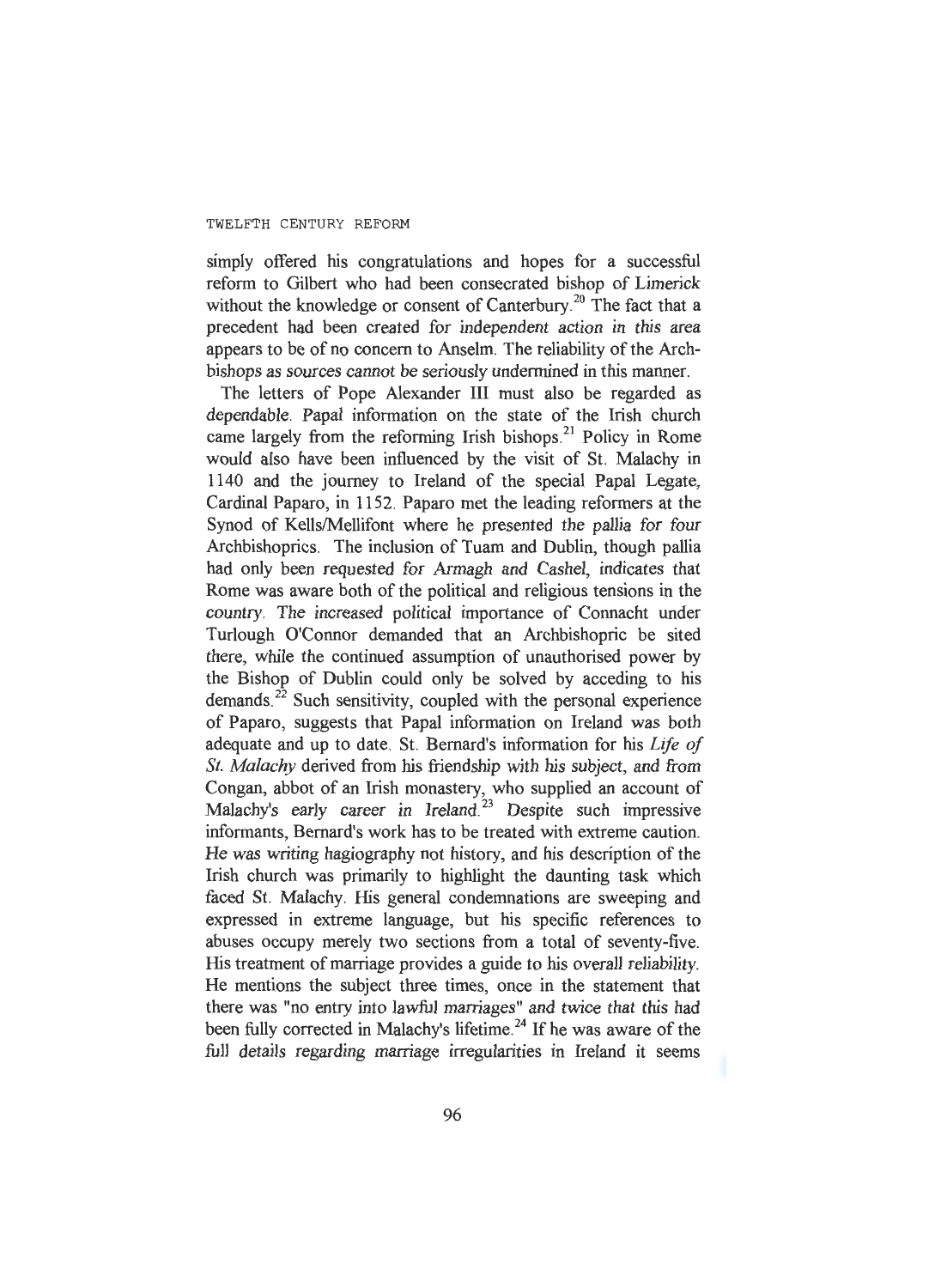inconceivable, given his aim of highlighting the poor state of the church before the advent of Malachy, that he would not put greater stress on the subject. One must assume that neither Malachy nor Congan explained fully to him the exact nature of those abuses. The major criticism that can be levelled against his work, therefore, is not, as many historians suggest, exaggeration but lack of precise information about Irish practices. This interpretation is reinforced by his simplistic belief that the hereditary succession at Armagh was the chief cause of the general laxity throughout the Irish church. <sup>25</sup>

The decrees of the synods are not free from interpretative problems either. The legislation at Cashel in 1101 against marriage abuses, if taken literally, would suggest that the only faults were unions within the forbidden degrees of kinship. It is clear that this decree shows merely the extent to which the reformers considered it politic to legislate for change at that particular time. Similarly the decree on marriage at Cashel in 1172, while indicating that the problem was not totally solved, does not give any firm information on what progress had taken place. The correct translation of some decrees is in doubt, and the absence of direct copies of the decrees from Rathbreasail and Kells-Mellifont further restricts our knowledge about these assemblies.

The source materials for the reform, therefore, while not free from omission and ambiguities are nevertheless more plentiful and accessible than those for most other topics in this period. The consequent ease with which those interested in the subject could pursue their own research and use the authority of primary sources to bolster their arguments has been a major factor in the heated controversy which is the main characteristic of the writing on this topic.

The historiography of the reform begins, in a sense, as early as 1317. In that year the Irish chiefs, under Dónal O'Neill, addressed a remonstrance to Pope John XXII denouncing the evils of English rule in Ireland. In outlining the events leading to the original invasion, the church reform and the part played by Pope Adrian IV is mentioned. He is castigated for issuing the Bull *Laudabiliter* and for supporting Henry II in his expansionist plans. It is stressed that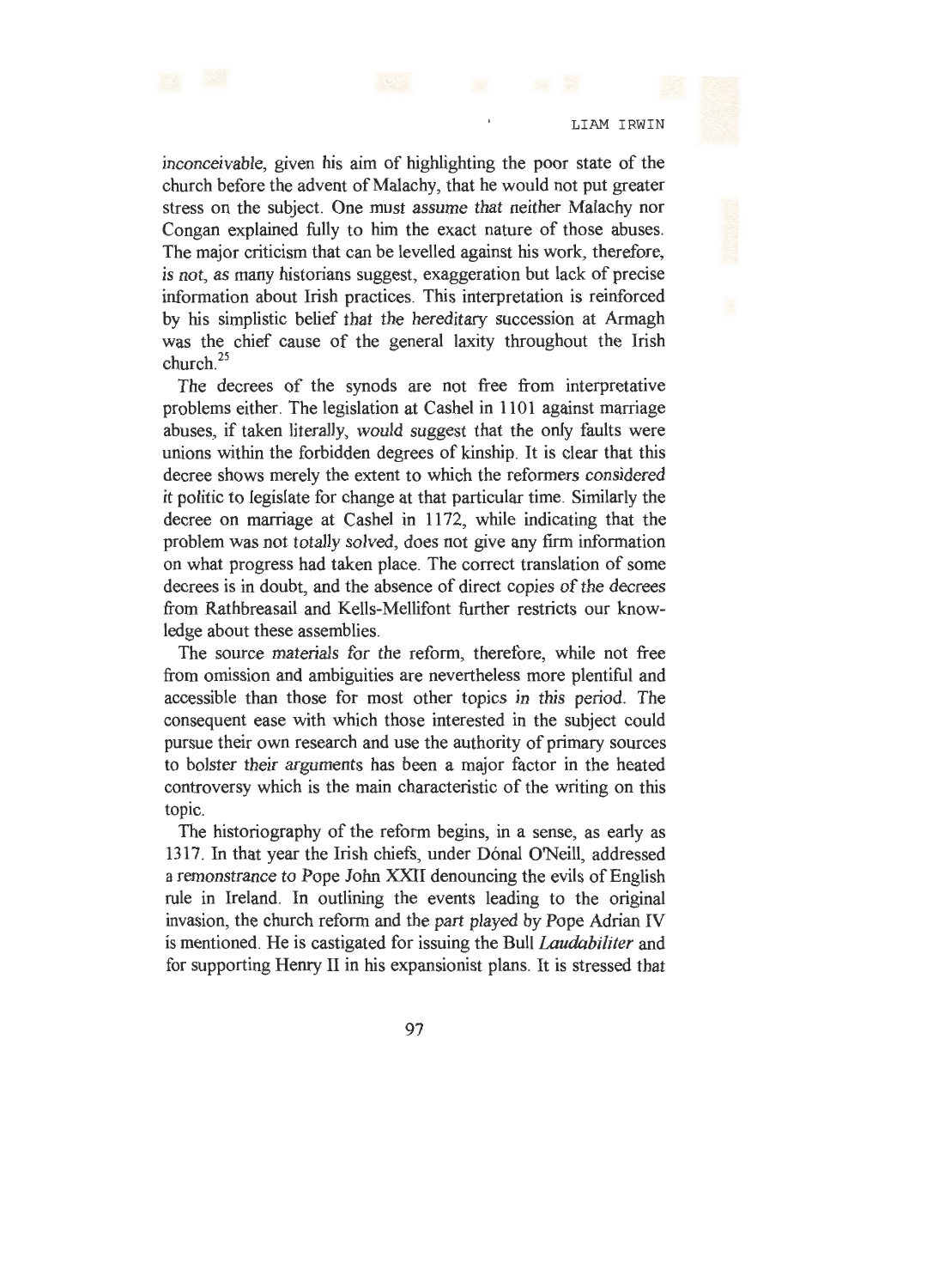his judgement was affected by his concern for English interests which arose, not so much from his place of birth, as from "feeling and character".<sup>25</sup> This concern to minimise the importance of his English nationality is a reflex of the events which led to the remonstrance. In a petition for recognition of Edward Bruce as the lawful Irish king, a stress on the importance of birthplaces would not have been very politic. The attack on the English Pope is, however, significant as it marks the beginning of a trend which has continued to the present day.

In the seventeenth century Geoffrey Keating's account of the reform shows strong<sup>26</sup> influence of a Counter Reformation mind. The creation of discipline and order within the church is seen as having been paramount. Control by lay princes is ended and the main abuses listed are simony, usury and non payment of tithes. The reforming synods are presented as forerunners of the Council of Trent and the abuses of his own day are transferred to the twelfth century. His main concern is to demonstrate that no justification existed for Henry II to invade Ireland. The reform, far from showing a need for outside intervention, actually proves that the Irish had successfully conducted their own reform. He strongly refutes the notion that Canterbury had jurisdiction over the Irish church and specifically mentions Hanmer's error in this regard.<sup>27</sup> He concedes that the Ostmen did have links with Lanfranc and Anselm, but he sees the racial bond between Normans and Vikings as largely responsible for this. He skilfully uses the examples of the building of abbeys like Mellifont and Holy Cross as proof that the Irish church had completed its reform by the mid-twelfth century. No reference is made to the fact that these monasteries were foreign-inspired and merely part of the attempted reform. To have acknowledged that native impetus had not been paramount at any stage would have weakened his fundamental argument that the state of the church did not justify in any way the involvement of Henry II in Irish affairs.

In the nineteenth century there were two major stumbling blocks for historians dealing with this topic; the explanation of the irregularities in sexual behaviour and the papal authorisation for the Norman invasion. The most common tactic in dealing with the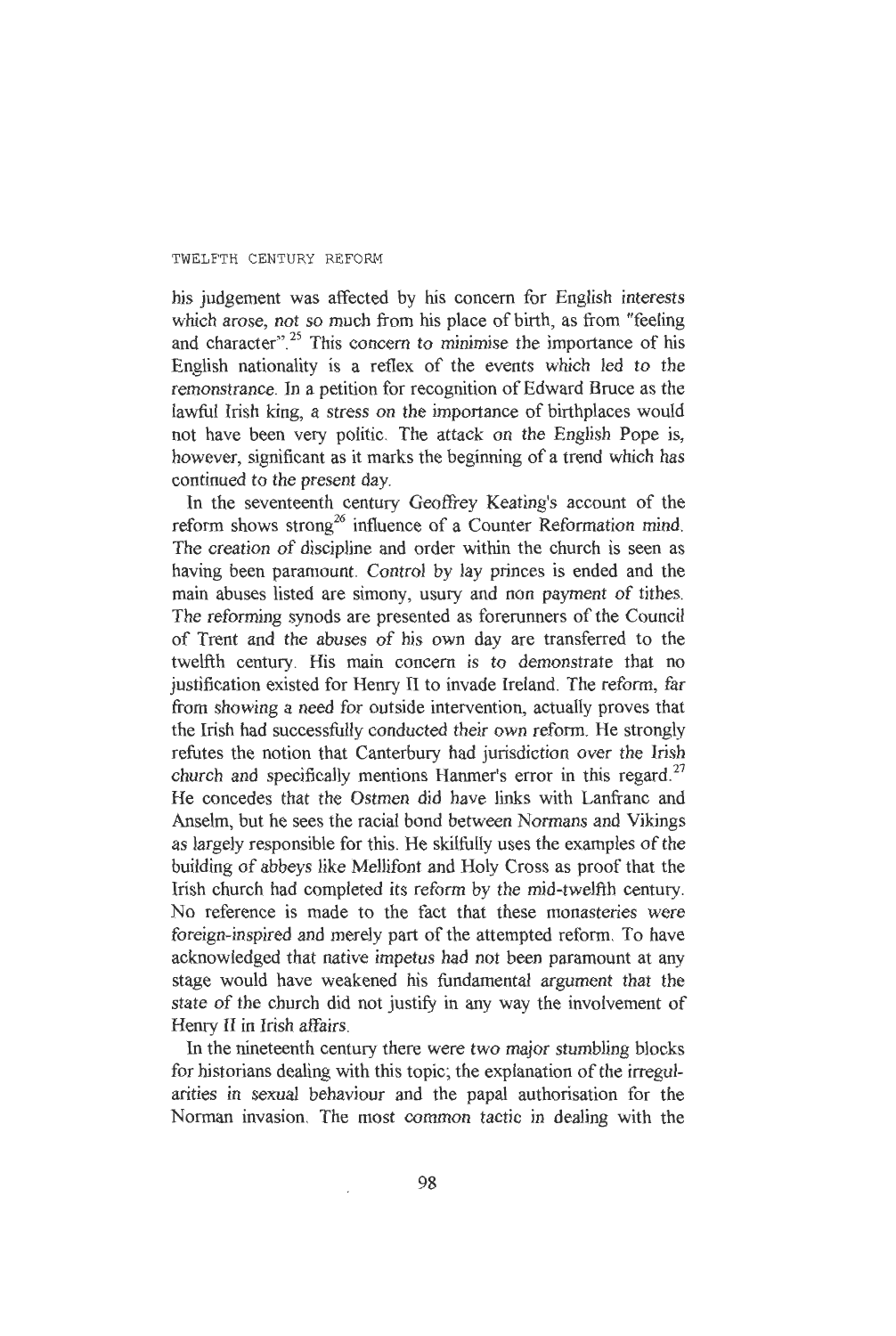latter embarrassment was to place considerable stress on the nationality of Pope Adrian. The implication that this led him to make an unjust decision is clear, though interestingly it is never explicitly stated. There was no scapegoat readily available for the sexual abuses and various attitudes were adopted. Ignoring them completely was one solution, and Emily Lawless and P.W. Joyce, for example, list the abuses simply as heresy, lack of episcopal jurisdiction and failure to pay tithes or Peter's Pence.<sup>28</sup> M. Haverty, the most widely read popular historian at the tum of the century, asserted that St. Bernard was the only source to mention such irregularities. As the saint had no personal experience of Ireland and was noted for his exaggerated vision of the corruption of the world, he could not be regarded as reliable. Haverty thus implicitly denies their existence by undermining the main source and omitting any mention of other evidence which would sustain the charges.<sup>29</sup> Monsignor E.A. D'Alton on the other hand, confronts this issue squarely with a curious mixture of vivid detail, Victorian moralising and ingenious explanations. In twelfth century Ireland a lengthy waiting period existed between the ceremony and the consummation of a marriage which led, in his view, to these abuses. While they could not be condoned, they were "different from those illicit connections which ignore religion altogether and are founded exclusively on the uncontrolled impulse of the passions".<sup>30</sup>

Such variety in approach is absent when the causes and results of the reform are being dealt with. The impact of what P.W. Joyce terms "the Danish troubles" $31$  is used without exception to explain why a reform was needed. The Vikings are presented as savage heathens who came with a missionary zeal to destroy the Irish church.<sup>32</sup> The evocative image of Turgesius and his wife defiling the high altar at Clonmacnoise, which had been dreamed up by the clever propagandist author of *Cogadh Gaedhel re Gaillaibh, 33* is faithfully recorded by these historians as unassailable fact, and used to highlight dramatically the evil nature of the invaders. The particular attraction of this argument for nationalist historians was the placing of the blame on outsiders and thus preserving their general view of the greatness and nobility of the Irish. A stress on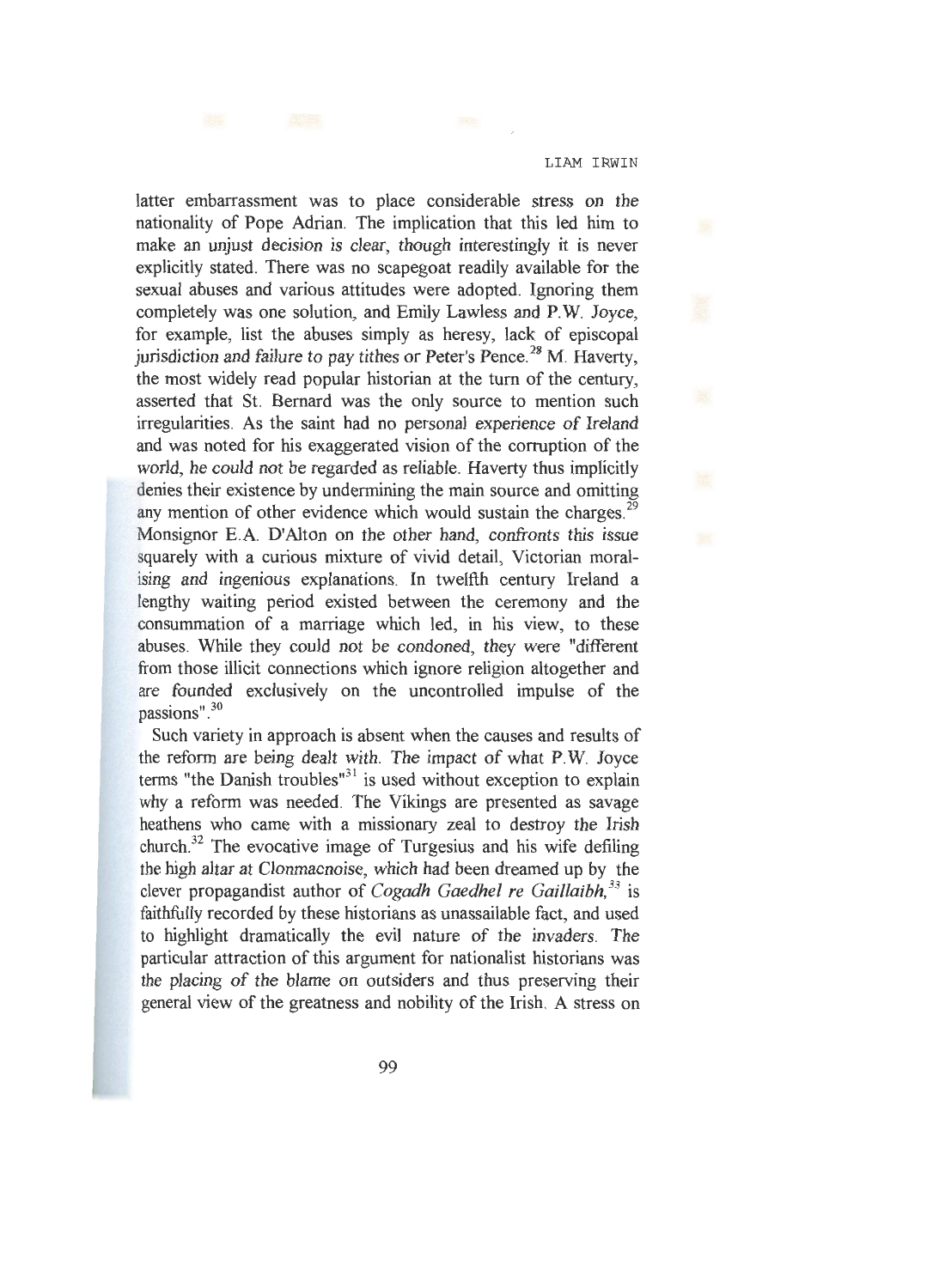foreign contamination is a common characteristic of all such writing with an emphasis on abuses that existed elsewhere in Europe. It was only to be expected, the argument concludes, that the general decay in moral standards should have affected Ireland and no blame should attach to the Irish church.

The modem historiography of the reform begins with the standard work on medieval Ireland by Edmund Curtis.<sup>34</sup> This eminent historian, whose bias towards Gaelic Ireland was largely a reaction to the pro-Norman approach of G.H. Orpen,<sup>35</sup> devoted generous space to this topic. He was basically unsympathetic to the reformers, seeing them as having created a false picture of the decadence in the Irish church. This exaggeration and distortion had been a crucial factor in the decision of the pope to issue the *Laudabiliter* Bull which had provided the legal basis for Henry II to annex the lordship of Ireland. The main responsibility for the ending of Gaelic independence was placed firmly on the shoulders of the reformers, particularly St. Malachy and the bishops who had direct contact with Rome: "Ireland had to pay dearly for the pious exaggerations of her spiritual chiefs".<sup>36</sup> The probable ignorance in Ireland of the existence of this document<sup>37</sup> is swept aside in his determination to explain the Irish kings' ready acceptance of Henry II. His revealing comment, "it is hard to explain otherwise the general and voluntary surrender both in church and state of native Ireland",<sup>38</sup> highlights his own awareness of the inadequacy of the argument. As he develops his case, it becomes clear that he considers there were two separate groups of reformers: a nativeminded party, who opposed involvement with Canterbury, and  $\iota$ Roman party, who ignored every other consideration in their campaign to achieve total conformity with the papacy. This interpretative approach leads him into occasional inconsistency. There was no sense of nationality in Ireland, he suggests in explaining Ua Briain deference to Canterbury, yet the Bishop of Lismore is castigated for allowing zeal for the universal church to overcome his patriotism. 39

Curtis also places an undue emphasis on the ultimate Viking ancestry of the Normans. The link between Canterbury and the Ostmen is seen as resulting from feelings of common kinship. He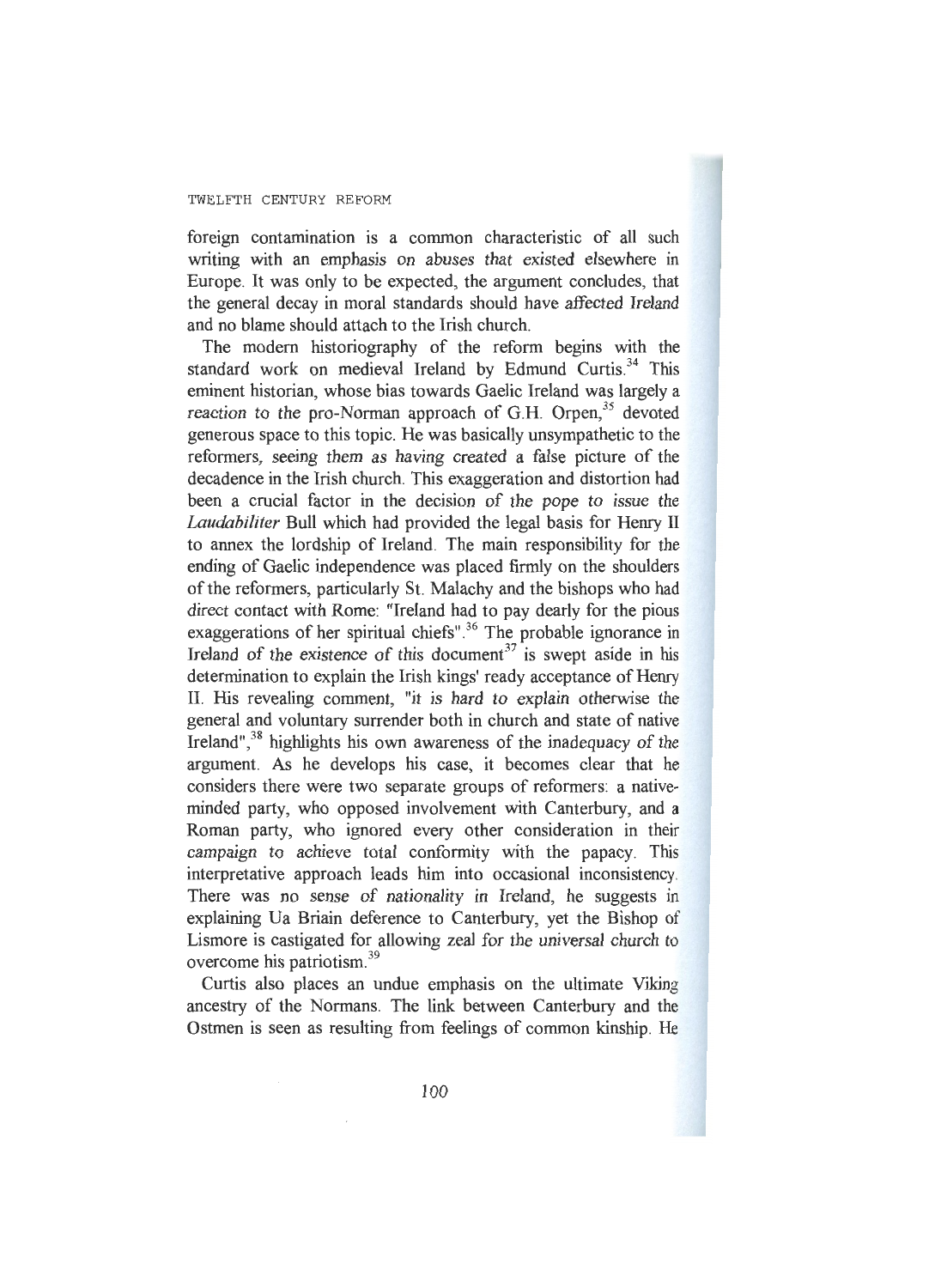fails to sustain this argument, regarding the Ostmen bishops as Irishmen to prove that the reform was a native-inspired one while referring elsewhere to the towns as foreign enclaves, hostile to their Celtic neighbours. In dealing with the actual abuses he makes a distinction between the clergy and laity. Uncanonical marriage, for example, was a vice among the latter while toleration of such unions was a fault of the clergy. His main point, however, is that the state of corruption was exaggerated both through zeal for perfection and through the use of intemperate language. His conclusion involves an acceptance of the total success of the reform effort with the important qualifications that it was neither completely necessary nor desirable and was brought about at a heavy price.<sup>40</sup>

J.F. Kenney, in a foreword to his *Sources, 41* stresses the importance of seeing the reform in its European context: the situation in Ireland should not be regarded as unique but merely as part of the general laxity prevalent throughout the church. He is concerned to give the credit for reform to the Irish churchmen themselves and to minimise the role of Canterbury. He coined the term 'ecclesiastical imperialist' for Archbishop Lanfranc and links his expansionist ambitions with those of Henry II in the political sphere. The Ostmen bishops are excluded from any complicity in Canterbury's design, being motivated by sound theological considerations alone. They subsequently proved this by readily accepting the reformed Irish diocesan and episcopal system. The main fault in the church was, laicisation, and the significant achievements of the reformers were the correction of abuses, development of proper organisational structures and the improvement of the morality and spirituality of the people.

Eoin MacNeill<sup>42</sup> has an interesting duality in his approach. He praises the reformers for providing a native impetus for change without any prompting from outsiders. However, their part in supplying a pretext for Henry II to obtain papal sanction for his annexation of Ireland makes them deserving of censure. Their reports to Rome in "language of pious reprobation" were, in his view, crucial in this instance. On the abuses he carefully conveys the impression that they were relatively minor, particularly by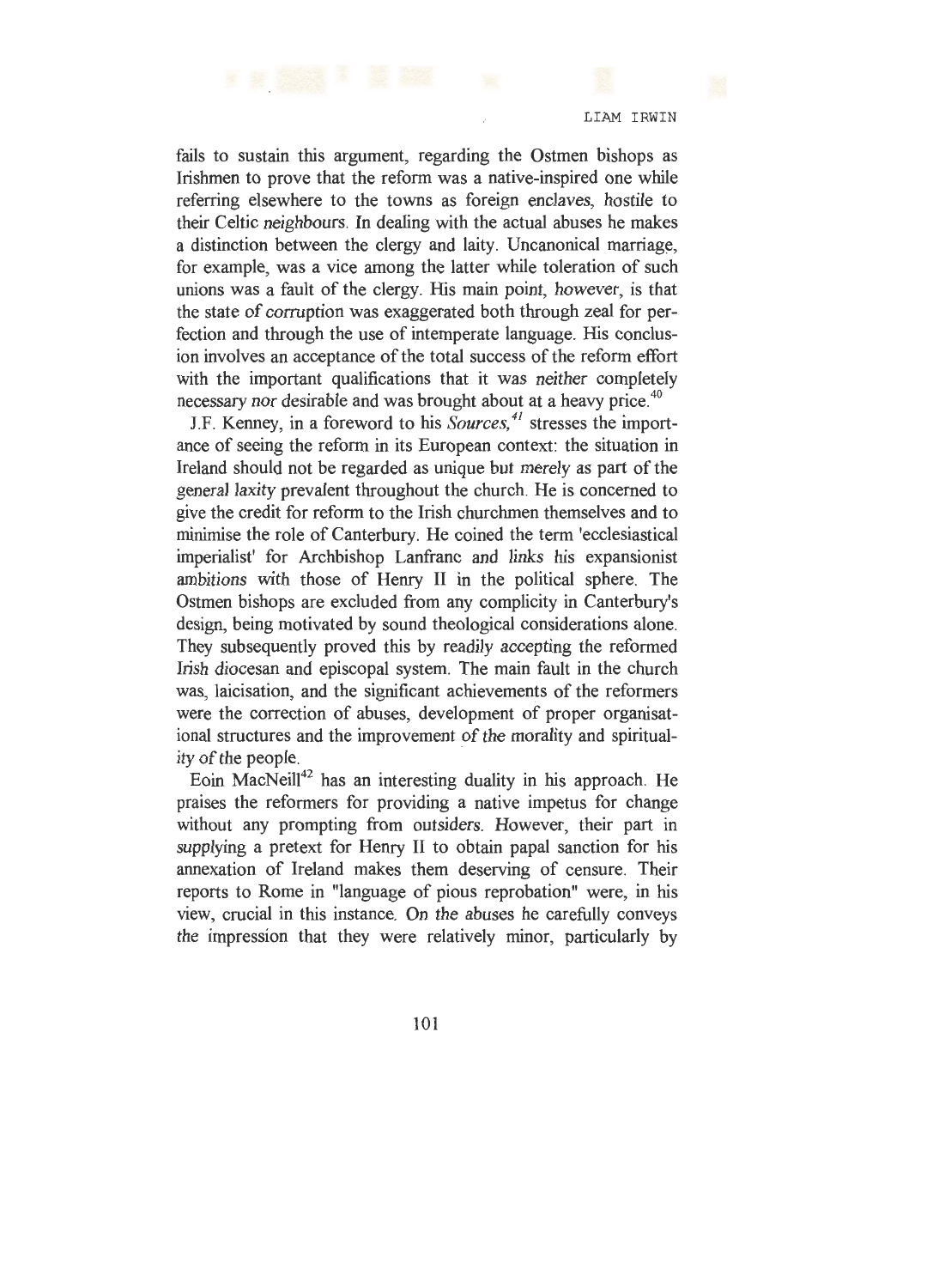reference to the fact that all "local customs" were frowned on by the church at this period.

Fr. Aubrey Gwynn wrote a highly acclaimed work on this topic. 43 He expertly set it in the wider context of the Gregorian reform in the European church, and argued that this was the only valid perspective from which to approach the twelfth century Irish changes. He accepted that the Irish practice in marriage was never brought into line with canon law during the medieval period but he rejected the idea that incest was widespread or that it was legislated against at the Synod of Cashel in 1101 . He postulated that an error may have been made and transmitted in the various manuscripts that contain the text of the decrees. The lack of evidence in the extant literature for this practice and its non-appearance in the decrees of the second Synod of Cashel are used to support his argument. This latter point ignores the fact that by 1172 there had been seventy years of reform work, and if it had made any progress then incest, at least, should have been remedied. In general, however, Gwynn's treatment of the subject showed sound scholarship and balance.

To his translation of St. Bernard's *Life of Malachy,* Dean Lawlor contributed a lengthy introduction placing the responsibility for the degeneration of the church almost entirely on the Vikings. The revival of learning in the tenth and eleventh century monasteries is seen as preparing the way for the twelfth century reform in the same way that a revival of learning preceded the sixteenth century European reformation. The citizens of Dublin, he wrote, "glorified in their subjection to Canterbury".<sup>44</sup> This is his interpretation of the letter from the inhabitants to Ralph, Archbishop of Canterbury in 1122. Its more likely purpose, however, was to flatter the Archbishop so that he would agree to consecrate their bishop-elect and help them to resist the claims of Armagh to primacy of the Irish church. Politics rather than loyalty or emotion was the key factor. In an appendix<sup>45</sup> he lists the abuses mentioned by Bernard and offers his own comments on them. These remarks are mainly designed to qualify the dogmatic assertions of St. Bernard. Marriage, confession and confirmation had not been abandoned but were not performed according to the Roman rite. The saint, he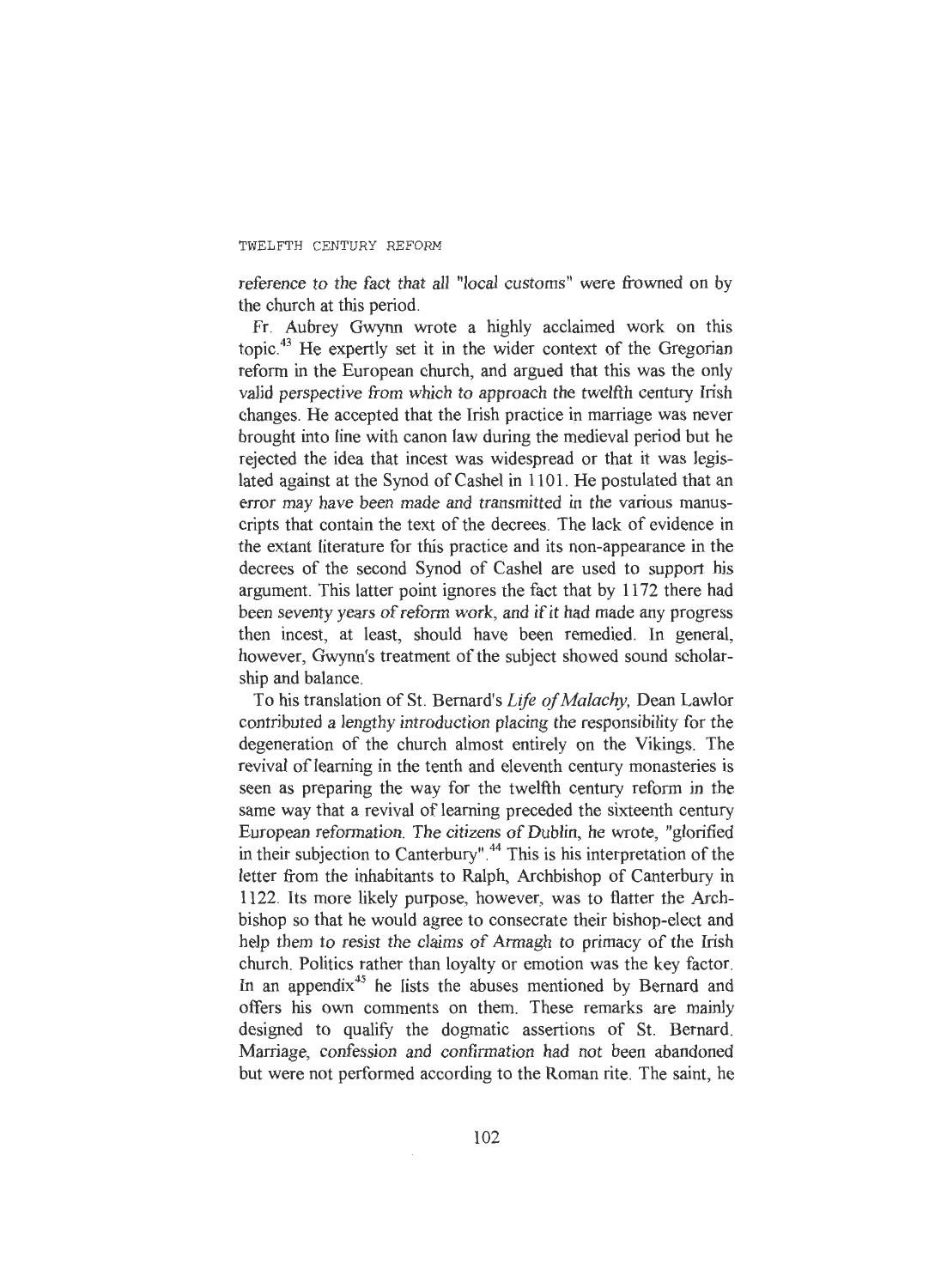would concede, had some foundation for his criticisms but his inflamed rhetoric presents a false picture.

Protestant writers have basic similarities in approach which transcend their denominational concerns. There is a pronounced lack of sympathy for the reformers who are shown as agents of the papacy, attempting to extend its influence and power. Emphasis is placed on the freedom from Roman control of the church and parallels are drawn between it and the national churches established by the sixteenth century reformation.<sup>46</sup> This idealised version of the early Irish church, noted for the "primeval purity of her doctrine and teaching", $47$  necessitated a rejection of all evidence which pointed to corruption and a need for reform. The reformers, Henry II, the Pope and the Archbishops of Canterbury, all receive severe strictures for their roles in the attack on this pre-reformation national church. The English nationality of Pope Adrian is given prominence and a carefully calculated picture presented of a ruthlessly ambitious man prepared to sacrifice both the Irish church and the country's political independence for his own aggrandisement.<sup>48</sup> The Vikings do not fare much better, being singled out for attack both for their initial assault on Irish Christianity and the impetus which their descendants subsequently gave to the reform.<sup>49</sup> The Culdee movement gets prominent mention due to a belief that it represented an organised opposition to the claim for primacy by Rome. This whole movement is misunderstood and distorted by such writers, one of whom even regarded it as continuing until 1625 as a last remnant of the old independent Irish church. *50* 

Church of Ireland writers tend to adopt a subdued approach in expressing these views. The apparent existence of some of the essential features of the Established Church at such an early period is presented with unconcealed pride. There is considerable stress on the point that the twelfth century reform merely marks the introduction of a Roman interlude in the Irish church which was corrected again in the sixteenth century, and that this independence has been maintained through the efforts of the Church of Ireland. There is also a definite suggestion that the golden age of Irish Christianity was linked with its freedom from papal control.<sup>51</sup> The most balanced treatment from an Anglican viewpoint is that of St.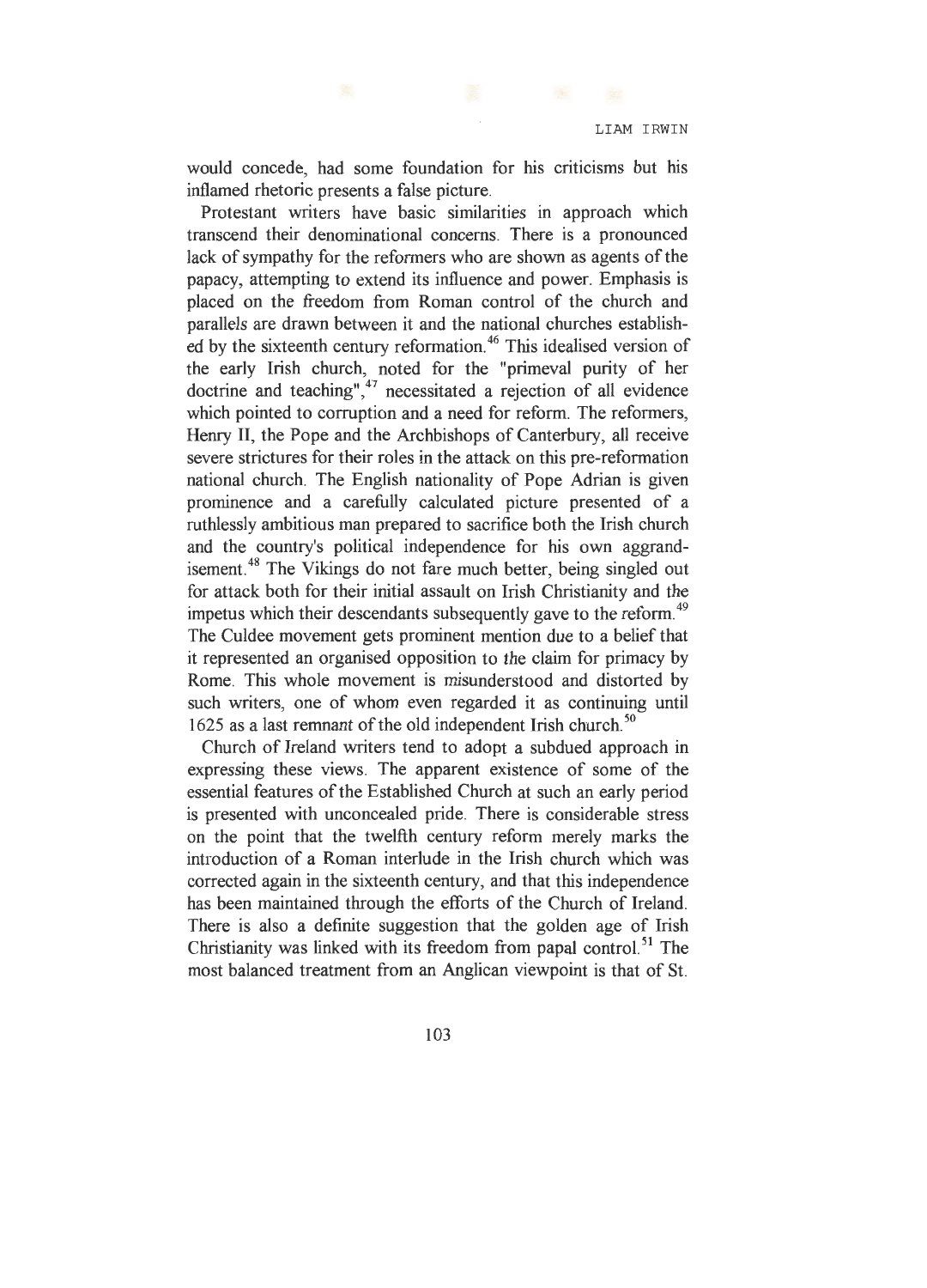John Seymour, a widely respected ecclesiastical historian. He provides a survey of the reformers' work and in contrast to most clerical writers sets the events in their proper historical context. He even delivers a gentle rebuke to those who had argued that the reform placed the free Irish church in the bondage of Rome. He shows that closer communion with Rome was unavoidable if the Irish church was to be brought into line with that of Britain and the rest of Europe. However, he thought it necessary to add a reminder that the Papacy was quite a different, and by implication less objectionable, institution at that period than it became subsequently. He shares the accepted viewpoint of the time that the Vikings were militant heathens intent on the destruction of Christianity and even questions the sincerity of their initial conversion in the tenth century. The selection of Irish bishops by the Ostmen towns, who in tum rejected the Celtic church and looked to Canterbury, is noted as unusual and used to dismiss the statement of Geoffrey Keating that the Ostmen looked to Canterbury initially because they feared the imposition of native Irish bishops on them. The reformers are seen as enthusiastic promoters of the Norman conquest using *Laudabiliter* to full and deadly effect. The decision to reject the involvement of Canterbury but accept English political control is presented as the fatal error. The connection with England not alone failed to improve religious life in Ireland but exacerbated the problems which already existed. On the other hand, had the reformers worked for Papal approval through Canterbury rather than dealing directly with Rome, "the Irish church could have been an independent church in full communion with Rome".<sup>52</sup>

Presbyterian authors take a far more extreme view. The reform is used as an object lesson in the perfidy of Rome and the continual malign designs of the papacy. The need for constant vigilance to prevent such an occurrence is stressed as are aspects of the contemporary situation: "Irish Roman Catholics should bear carefully in mind that it is to the Pope of Rome they owe their subjugation to Britain of which they complain so much". The polemical nature of most of this writing is further underlined, *e.g.*  "Being the infallible head of an infallible church, surely he did not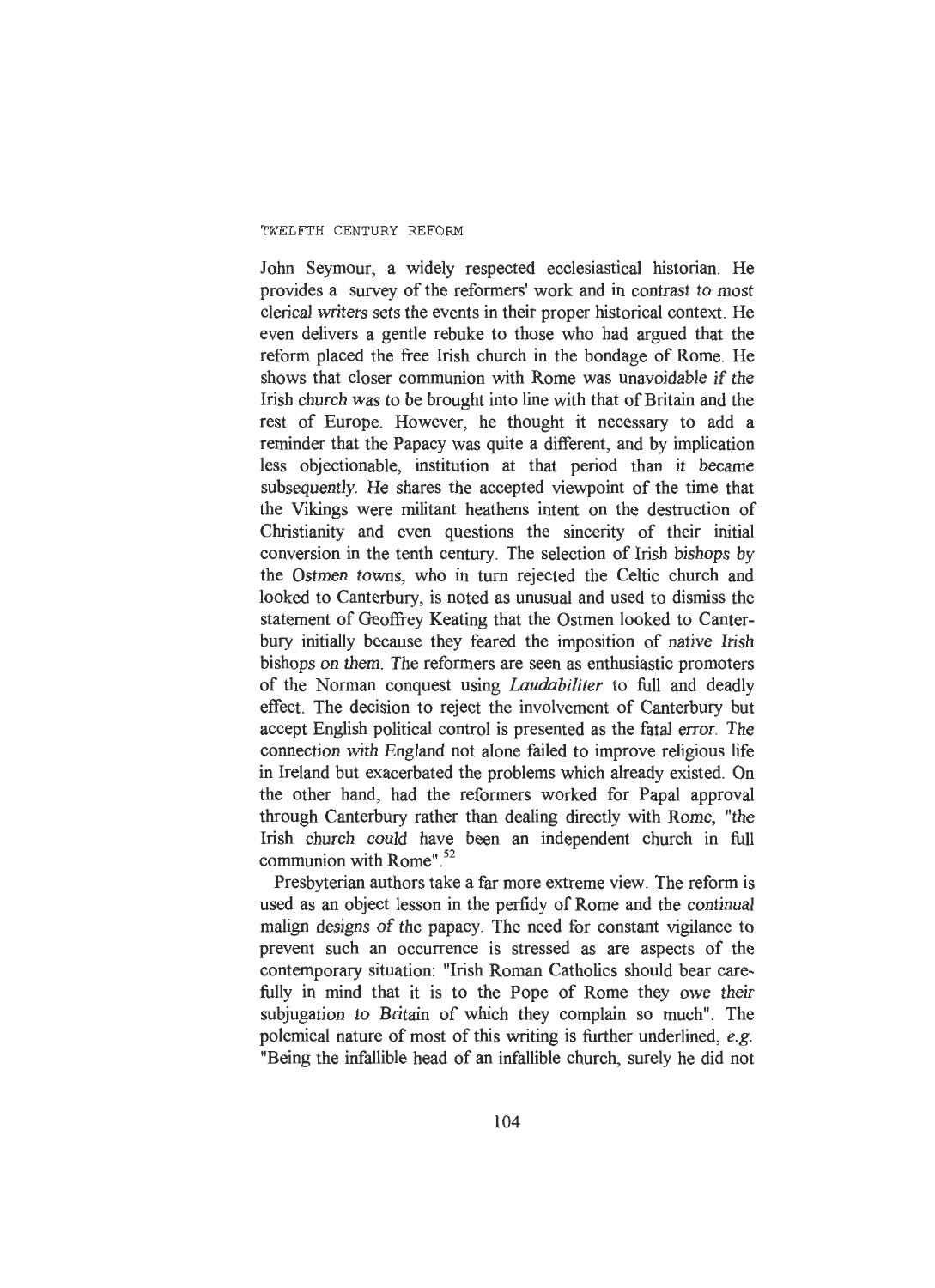err?".<sup>53</sup> Considerable liberties are taken with the facts to further this objective as evidenced by the assertions that the reform resulted in indulgences being openly sold, purgatory preached for the first time, simony becoming widespread and the bible being discarded.<sup>54</sup> An effort is also made to show that an embryonic Presbyterian system existed in the early Irish church. The impotence of the bishops, and the lack of contact with Rome provide the basis of argument through the Culdees are an important plank for other writers.<sup>55</sup> The general lack of success in making such a thesis plausible is underlined by the conclusion of one of its foremost proponents, the Rev. Thomas Hamilton:

> the church was characterised by much of the simplicity and freedom of Presbyterianism .... it was certainly much more essentially Presbyterian than Popish or Prelatic.<sup>56</sup>

A further distinctive aspect of Presbyterian historiography is a stress on the purity of early Irish Christianity. Contact with Rome in the twelfth century led to contamination which was only eliminated four hundred years later with the advent of their church.<sup>57</sup> Hamilton again typifies this attitude as well as the intemperate language frequently employed:

> for centuries the Christianity of Ireland was purer than that of any other nation... but little by little the pure stream became corrupted until it was lost in a foul and foetic quagmire, reeking with filth".<sup>58</sup>

Protestant writers, therefore, had a twofold purpose: they wished to link the early church with their own individual sects and show continuity of belief, practice and organisation, and in addition, to present a justification for the sixteenth century reformation by showing that Rome had imposed its authority a mere four hundred years earlier. In this context it was necessary to present the reformers in the most unfavourable light possible. The Ostmen, Irish and Normans. who were involved are censured as the dupes or willing accomplices of the power-hungry papacy. For moderate writers this was sufficient, but the more extreme author felt it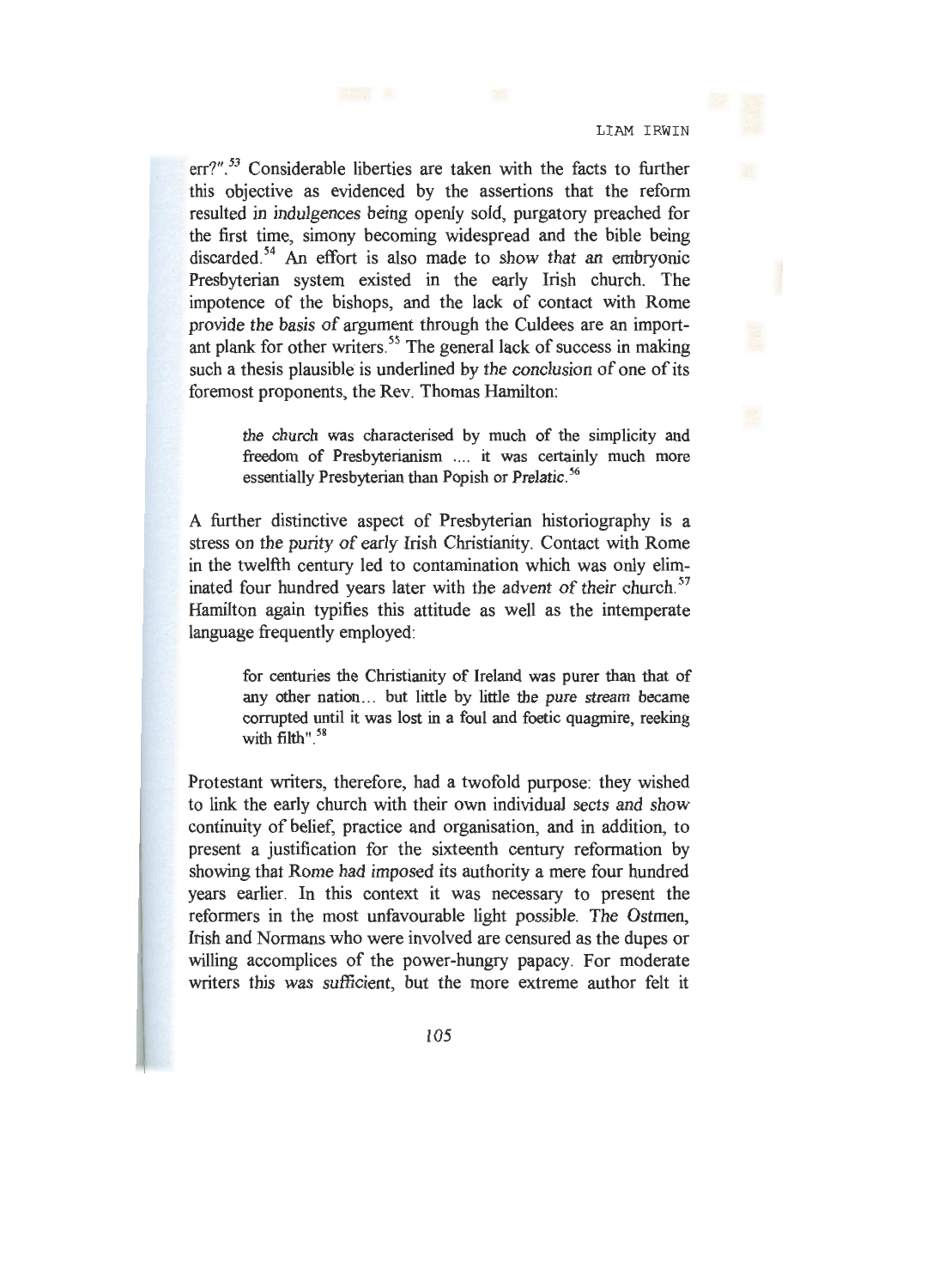necessary to include further interpretative and often highly inflammatory descriptions of the detrimental effects which the twelfth century changes had on religious life in Ireland. This deplorable regression was not to be reversed until "the era of the reformation arrived bringing hope of better things".<sup>59</sup>

The authors of school text-books found this topic generally uncongenial. The lives of Malachy, Bernard and Laurence O'Toole were useful in showing that the twelfth century could produce spiritual giants, but the difficulties of explaining the deterioration from the much emphasised 'Golden Age' outweighed this advantage. The most common approach was to have an introduction detailing the intense anti-Christian activities of the Vikings and then attribute the decline in morality to the Norse attacks. It was, in the circumstances, an understandable approach, and the inevitable distortion and omission of important facts was no greater than in other, supposedly more academic, works.<sup>60</sup> Modern school texts have shown a major improvement in this, as in most other, areas. The emphasis on St. Malachy at the expense of the details of the abuses and their reform is due to modern educational ideas on history teaching rather than to any attempt to deny unpalatable truths. 61

The most significant modern published works which discuss this topic are by John Watt. 62 Lay control of ecclesiastical affairs is given an undue emphasis in explaining the abuses particularly in regard to marriage where the influence of Irish law was undoubtedly more significant. His use of phrases which describe Ireland as "the admiration of Christendom" suggests that the 'Island of Saints and Scholars' style of writing will not easily be eliminated. The most challenging modern work has come from W. L. Warren, who, in the course of a controversial essay on the century in general, argues that the reform was largely a parchment one. The letters of Pope Alexander III, hailing as the will of God the submission of the country to Henry II, are seen as the real death-knell of Irish independence. Papal motives, he suggests, were distrust of a reform too closely associated with monks, and it is frequently overlooked that Adrian IV was instrumental in transferring power in the church from monastic orders to bishops. The main flaw in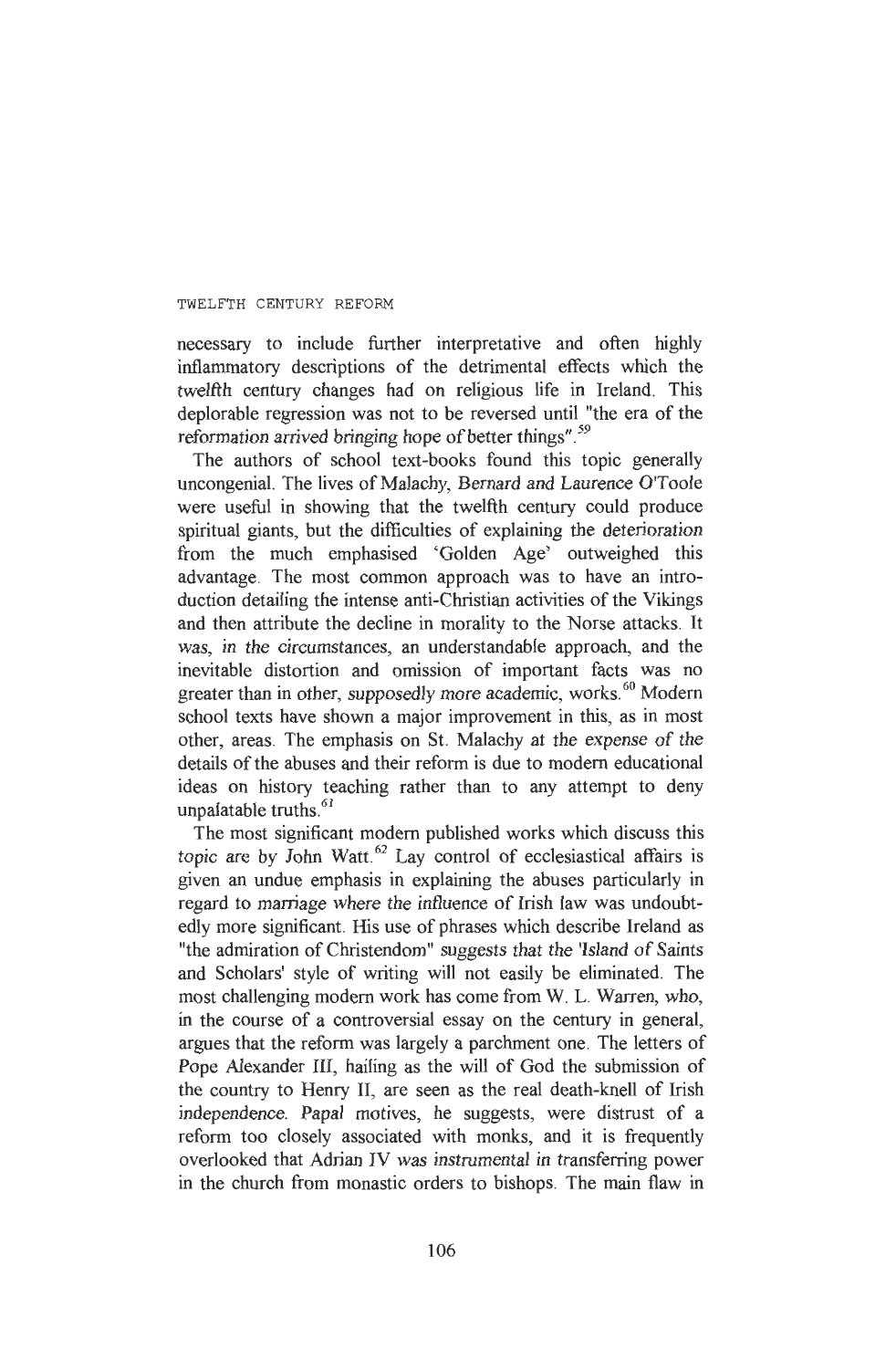this argument is the lack of evidence for such mistrust. Malachy had originally wished to stay at Clairvaux but Pope Innocent II had decreed that he would be "employed to more profitable advantage in Ireland". Malachy went to meet Pope Eugenius in France in 1148, "as he need not fear that he should have any difficulty with him". The sending of Paparo as Papal Legate in 1151 clearly indicated papal approval of the structure and personnel of the reform. Warren's most original suggestion is that King Henry's intervention in Ireland was first suggested by the Archbishop of Canterbury, the loss of primacy over the Ostmen towns having made the Archbishop fearful for the future of the church in Ireland. Henry would rectify this and also recover for Canterbury what they saw as usurped rights.<sup>63</sup>

The historiography of this topic provides an object lesson in the pitfalls of not studying history for its own sake irrespective of its effect on cherished ideas of the past. . The popular idea of Ireland as the 'Island of Saints and Scholars' was threatened by the highlighting of moral and organisational abuses for which correction was sought. This undermining of a basic plank of much nationalist historical writing was aggravated by the evidence presented of papal authorisation and support for the Norman invasion. The impetus given to reform by the Ostmen of Dublin, Limerick and Waterford was an embarrassment as it weakened the generally accepted view of all Vikings as ruthless destroyers of Christianity. The closer relationship with Rome, which was fundamental to the reformers' work, was a special point of controversy for Protestant writers.

As a result the treatment of the reform, depending on the function it was intended to serve, varied in emphasis, distortion or omission. The common factor which transcended these individual concerns was a siege mentality. Particular denominational, sectarian or political viewpoints had to be defended. The degree to which they were vulnerable dictated the extent of the deviation from acceptable standards of historical enquiry. The historiography of the twelfth century church reform in Ireland, therefore, provides some extremely valuable insights into the diverse assumptions,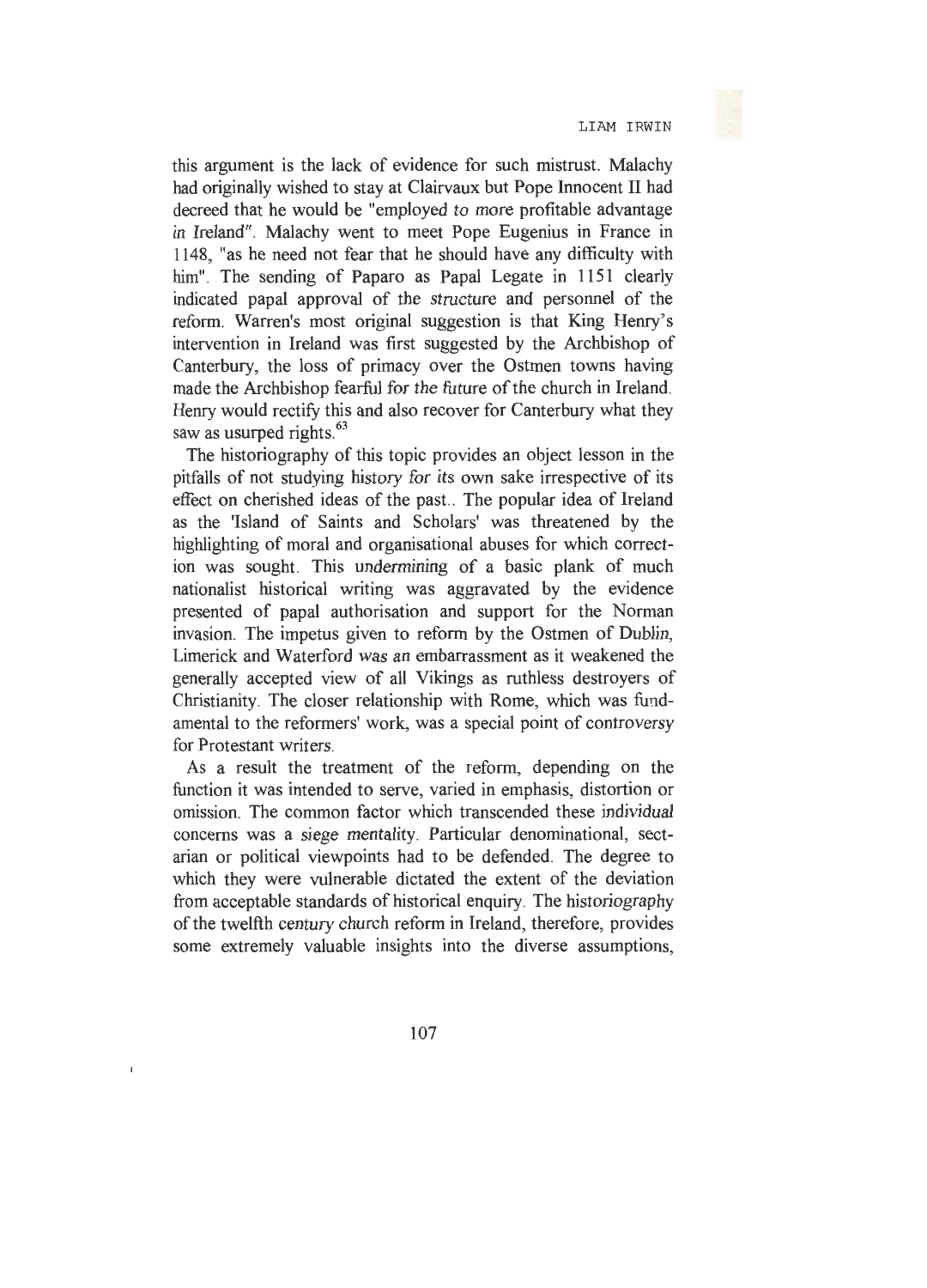preoccupations and prejudices of historians, both lay and clerical, from the medieval era to the present day.

## **NOTES**

 $<sup>1</sup>$  I am grateful to Professor Donnachadh Ó Corráin of the Department of Irish</sup> History, University College, Cork. who first suggested to me that this subject

<sup>2</sup> Printed in *The Whole Works of the Most Rev. James Ussher*, eds. C.R. Elrington and J. H. Todd, Dublin, 1847-64, vol. iv, section 3, 'Veterum epistolarum Hibernicarum sylloge'. The letters of Lanfranc (1070-89) and Anselm (1093-1109) are on pp 490-530 and the 'De Statu Ecciesiae' of Bishop Gilbert pp 500-10.

Printed in E. Curtis and R. B. McDowell, *Irish Historical Documents*, London, 1943, pp 19-22.

<sup>4</sup>*St. Bernard of Clairvaux 's Life of St. Malachy of Armagh,* ed. H. J. Lawlor, London, 1920.

*<sup>5</sup>*S. H. O'Grady ed., *Caithreim Thoirdhealbhaigh,* London, 1929; a list of the eight decrees of Cashel 1101 in an early modern version of the *Senchas Sil Bhriain;* translation *ibid.,* v. ii 185; the decrees of Cashel 1172 from Giraldus Cambrensis *Expurgnatio Hibernica* are printed in *Irish Hist. Doc;* G. Keating, *History of Ireland* Irish Texts Soc. ed.. 1908, pp 296-307, is an extract from the lost Annals of Clonenagh and our only source for legislation of

Rathbreasail and Kells-Mellifont. 6 Ussher, *Sylloge,* pp 490, 492-4, 521. 7 *Irish Hist. Doc.,* pp 18, 21; K. Hughes, *The Church in Early Irish Society,*  London, 1966, p. 246; A. Gwynn and D. F. Gleeson, *A History of the Diocese of Killaloe*. Dublin. 1962. p 112.

*Ussher, Sylloge, pp 492, 521, 523; Lawlor, Life of Malachy, p. 37; Irish Hist.* 

*Doc.*, pp 18, 21.<br><sup>9</sup> M. Dolley, *Anglo-Norman Ireland*, Dublin, 1972, p. 7, decree 5 of Cashel 1101.<br><sup>10</sup> This question is still the subject of much debate, for a recent discussion of

the problem see Colmán Etchingham's comments in Kim McCone and Katherine Simms, ed., *Progress in Medieval Irish Studies, Maynooth, 1996 pp* 

*139-40* 

11 Ussher, *Sylloge,* pp 493, 500-510, 521, 524; Lawlor, *Life ofMalachy,* p. 46; John Watt, *The Church and the Two Nations in Medieval Ireland,* Cambridge, 1970, p. 12; Dolley, Anglo-Norman Ireland, p. 7.<br><sup>12</sup> Ussher, Sylloge, p. 493; Irish Hist. Doc., p. 18.<br><sup>13</sup> Lawlor, *Life of Malacliy*, pp 18 and 37.<br><sup>14</sup> Ibid., p. 37; Irish Hist. Doc., pp 18, 21.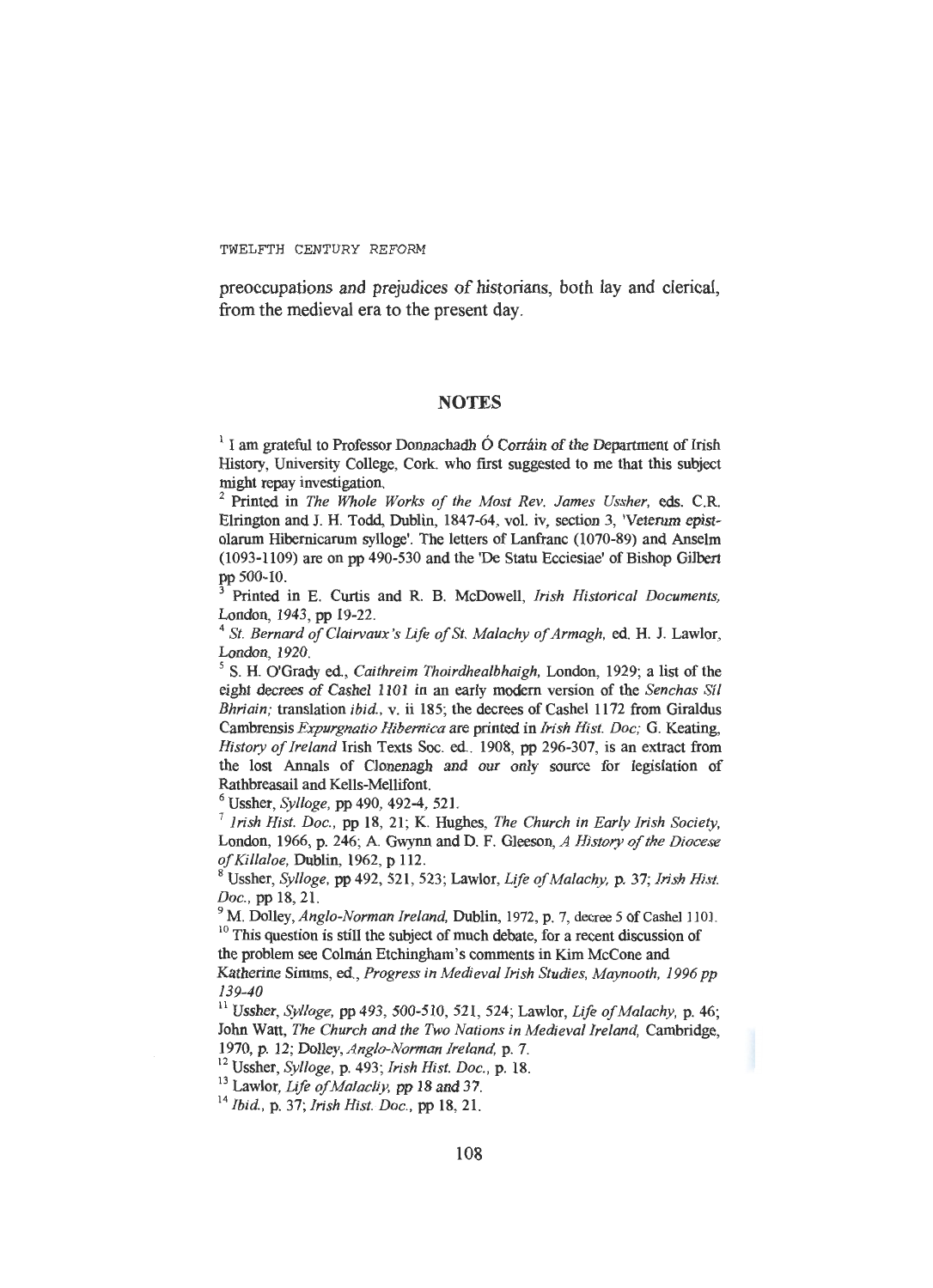<sup>15</sup> Ussher, *Sylloge*, **p.** 493. The textual arguments are dealt with by K. Hughes and A. Gwynn; see in particular *Irish Eccles. Rec.*, vol.  $66$ , 1945, pp 83ff.

<sup>16</sup> Ussher, *Svlloge*, pp 495-597.<br>
<sup>17</sup> Ibid., p. 493.<br>
<sup>18</sup> Ibid., pp 564-6.<br>
<sup>19</sup> Ibid., pp 565-6, oath sworn by Patrick, Bishop of Limerick.<br>
<sup>20</sup> Ibid., p. 513.<br>
<sup>21</sup> Letter from Pope Alexander printed in *Irish His* 

 $23$  Lawlor, *Life of Malachy*, pp 4, 131-7; the saints met during Malachy's journeys to Rome in 1140 and 1148. 24 *Ibid.,* pp 18, 37, 39.

<sup>25</sup> This document is printed in *Irish Hist. Doc.*, pp 38-46.<br><sup>26</sup> G. Keating, *Foras Feasa ar Éirinn*, ed. P. S. Dineen, London, 1908, vol. iii, pp 299-317. 27 *Ibid.,* p. 301.

<sup>28</sup> Emily Lawless, *Ireland, London, 1887*; P.W. Joyce, *A Short History of Ireland to 1608*, Dublin, 1924, pp 240-7.

<sup>29</sup> M. Haverty, *The History of Ireland*, Dublin, 1906, pp 163-4.<br><sup>30</sup> E. A. D'alton, *A History of Ireland from Earliest Times to the Present Day*, vol. *i*, Dublin, 1906, p. 187.

<sup>31</sup> P. W. Joyce, *A Short History of Ireland*, Dublin, 1800, p. 238.

 $32$  For a contrary view of the Viking presence in Ireland see A. T. Lucas, "The Burning and Plundering of Churches in Ireland, 7th to 16th Century", in E. Rynne (ed.), *North Munster Studies, Essays in Commemoration of Monsignor Michael Moloney, Limerick, 1967, pp 172-229, and "Irish-Norse Relations: Time for a Reappraisal?", J. Cork Hist. Archaeol. Soc., vol. 71, 1966, pp 62-75.* 

<sup>33</sup> J. H. Todd (ed.), *Cogadh Gaedhel re Gallaibh: The War of the Gaedhil* with the Gaill, London, 1867, p. 226.

<sup>34</sup> E. Curtis, *A History of Medieval Ireland, 1086-1513*, revised ed. London, 1938.<br><sup>35</sup> G. H. Orpen, *Ireland Under the Norinans*, 4 vols., Oxford, 1911-20.<br><sup>36</sup> Curtis, *Medieval Ireland*, p. 37.<br><sup>37</sup> According to Gir

Waterford some years after the invasion, Watt, *op. cit.*, (1972), p. 33.<br><sup>38</sup> Curtis, *Medieval Ireland*, p. 60.<br><sup>39</sup> *Ibid.*, p. 61.<br><sup>40</sup> *Ibid.*, pp 13-4 and 59.

 $\overline{1}$ 

<sup>41</sup> J. F. Kenney, *Sources for the Early History of Ireland. Ecclesiastical, New* York, 1929.<br><sup>42</sup> Eoin Mac Neill, *Phases of Irish History*, Dublin, 1919 (reprinted 1968), pp

238-87.